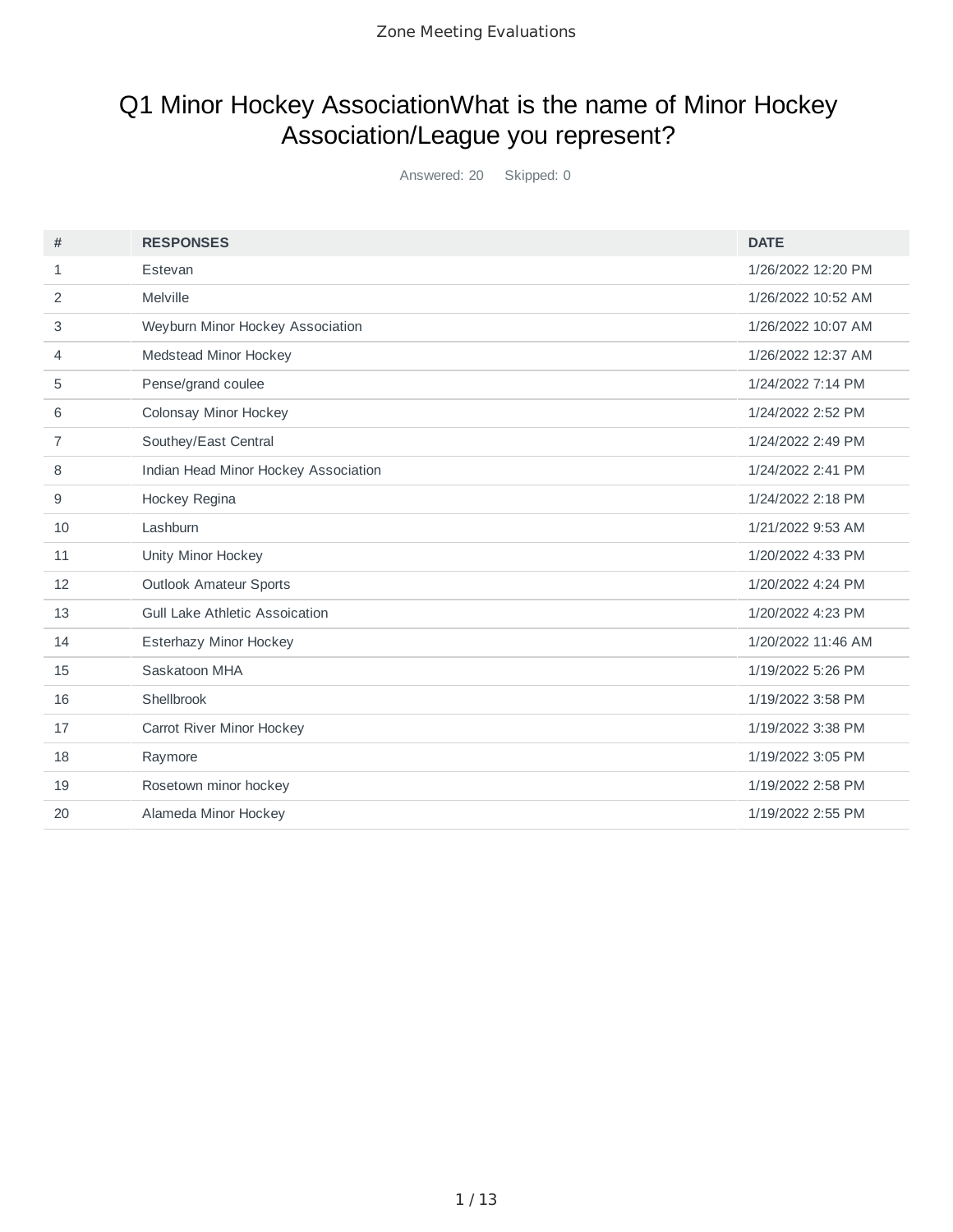### Q2 Upon review of the Power Point from the ED&I Project what items are of importance for your MHA?

Answered: 19 Skipped: 1

| #  | <b>RESPONSES</b>                                                                                                                                                                                                                                                                                                                                                                                                                                                                                                                                    | <b>DATE</b>        |
|----|-----------------------------------------------------------------------------------------------------------------------------------------------------------------------------------------------------------------------------------------------------------------------------------------------------------------------------------------------------------------------------------------------------------------------------------------------------------------------------------------------------------------------------------------------------|--------------------|
| 1  | Qualified coaches and the development opportunities for players                                                                                                                                                                                                                                                                                                                                                                                                                                                                                     | 1/26/2022 12:20 PM |
| 2  | Politics and coaching                                                                                                                                                                                                                                                                                                                                                                                                                                                                                                                               | 1/26/2022 10:52 AM |
| 3  | Our MHA has already identified gaps around Player and Coach development so the results<br>basically just assured us that we are moving in the correct direction.                                                                                                                                                                                                                                                                                                                                                                                    | 1/26/2022 10:07 AM |
| 4  | Welcoming, teaching basic skills, qualified coaches, equal opportunity to play,                                                                                                                                                                                                                                                                                                                                                                                                                                                                     | 1/26/2022 12:37 AM |
| 5  | Affordability Player development                                                                                                                                                                                                                                                                                                                                                                                                                                                                                                                    | 1/24/2022 7:14 PM  |
| 6  | Inclusion, Equity                                                                                                                                                                                                                                                                                                                                                                                                                                                                                                                                   | 1/24/2022 2:52 PM  |
| 7  | The biggest challenge currently for us would be developing/retaining officials.                                                                                                                                                                                                                                                                                                                                                                                                                                                                     | 1/24/2022 2:49 PM  |
| 8  | Provide development opportunities, affordability, welcoming atmosphere and good coaches<br>are all key                                                                                                                                                                                                                                                                                                                                                                                                                                              | 1/24/2022 2:41 PM  |
| 9  | unsure                                                                                                                                                                                                                                                                                                                                                                                                                                                                                                                                              | 1/24/2022 2:18 PM  |
| 10 | Welcoming Affordability Inclusion Quality coaches                                                                                                                                                                                                                                                                                                                                                                                                                                                                                                   | 1/20/2022 4:33 PM  |
| 11 | removing politics from the game as much as possible, providing competitive options in our<br>MHA instead of having players leave our organization in U13 to pursue higher compete levels.<br>Provide an atmosphere where everyone feel welcome and have the chance to play and<br>compete.                                                                                                                                                                                                                                                          | 1/20/2022 4:24 PM  |
| 12 | Quality of coaching Cost of hockey Playing time                                                                                                                                                                                                                                                                                                                                                                                                                                                                                                     | 1/20/2022 4:23 PM  |
| 13 | Results can be heavily weighted by zone 2 &6 due to demographic regions. Is there any<br>consideration put into having Praxis take this data and further do a split into Hockey Sask<br>Zones? At that point I feel the data provided would allow minor hockey associations a tool to<br>work with. Do not feel it is feasible for a small minor hockey association to hire a third party to<br>do their own survey. At this point the information will be shared at a board level and generate<br>discussion, little action will be taken from it. | 1/20/2022 11:46 AM |
| 14 | 1. Striving to train our coaches to be effective teachers of the game and to make players feel<br>welcome and have fun. 2. Emphasis on fair and open tryouts and encouraging better behavior<br>by adults associated with the game.                                                                                                                                                                                                                                                                                                                 | 1/19/2022 5:26 PM  |
| 15 | Affordability, ice rental costs specifically                                                                                                                                                                                                                                                                                                                                                                                                                                                                                                        | 1/19/2022 3:58 PM  |
| 16 | Quality coaching, developmental opportunities, fair play                                                                                                                                                                                                                                                                                                                                                                                                                                                                                            | 1/19/2022 3:38 PM  |
| 17 | Understanding what Hockey Politics are and how they effect our game. Deal with the parents<br>in a positive, educational way to reduce and eliminate issues. Explore pathways to help reduce<br>costs.                                                                                                                                                                                                                                                                                                                                              | 1/19/2022 3:05 PM  |
| 18 | Trying to promote non hockey families to give hockey a try. Whether they are new Canadians<br>or have just never played the sport at all, they are a big part of our community.                                                                                                                                                                                                                                                                                                                                                                     | 1/19/2022 2:58 PM  |
| 19 | Nothing really, in our small town we do not see the same issues as larger centres                                                                                                                                                                                                                                                                                                                                                                                                                                                                   | 1/19/2022 2:55 PM  |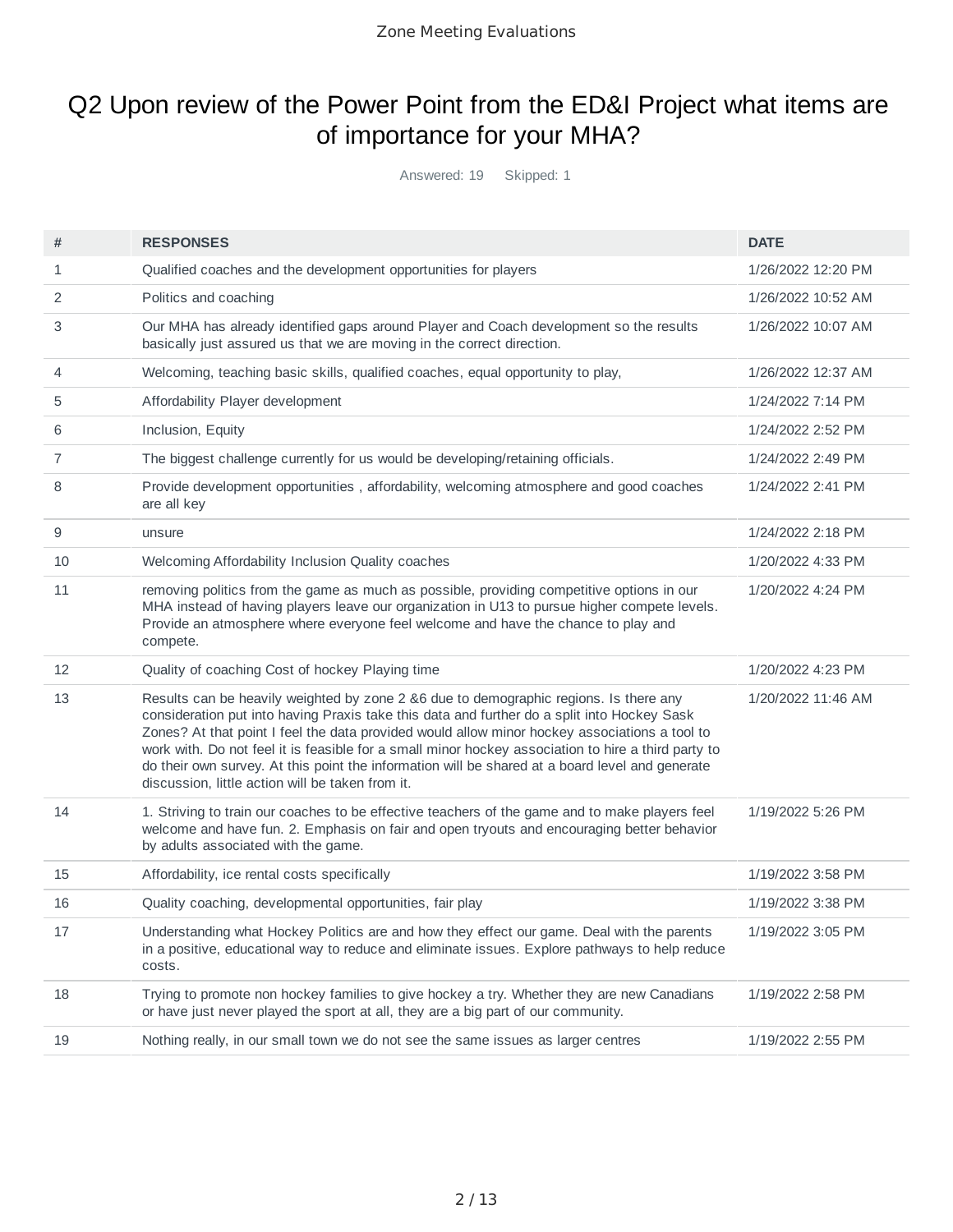### Q3 What initiatives do you see Hockey Saskatchewan taking to address the items listed?

Answered: 16 Skipped: 4

| #              | <b>RESPONSES</b>                                                                                                                                                                                                                            | <b>DATE</b>        |
|----------------|---------------------------------------------------------------------------------------------------------------------------------------------------------------------------------------------------------------------------------------------|--------------------|
| $\mathbf{1}$   | Hockey Sask providing MHAs with a list of qualified personnel to run development clinics or<br>camps would be helpful. Something along the lines of having "Hockey Sask certified" but<br>independent instructors to run camps.             | 1/26/2022 12:20 PM |
| 2              | Continued coach mentorship programs                                                                                                                                                                                                         | 1/26/2022 10:52 AM |
| 3              | More support to MHA's around coach development opportunities                                                                                                                                                                                | 1/26/2022 10:07 AM |
| 4              | U7 mentor program; encouraging female coaches for female teams but also on co-Ed teams it<br>would be good to see more encouragement for female coaches. That will probably come in<br>time as we develop the female programs.              | 1/26/2022 12:37 AM |
| 5              | Education regarding inclusiveness, language etc. For players and coaches                                                                                                                                                                    | 1/24/2022 7:14 PM  |
| 6              | I think the initiatives done by Sask Hockey in the past few years has been very helpful to<br>Minor hockey associations. Further definition to roles and responsibilities of coaches,<br>volunteers, and parents.                           | 1/24/2022 2:49 PM  |
| $\overline{7}$ | Providing development opportunities like the goal camps                                                                                                                                                                                     | 1/24/2022 2:41 PM  |
| 8              | ??                                                                                                                                                                                                                                          | 1/24/2022 2:18 PM  |
| 9              | I think Hockey Sask does a great job addressing all the listed items.                                                                                                                                                                       | 1/20/2022 4:33 PM  |
| 10             | providing specific weekends for carded hockey was nice to see, the addition of a U13 AA<br>female league.                                                                                                                                   | 1/20/2022 4:24 PM  |
| 11             | Coaching clinics Cross ice and half ice hockey                                                                                                                                                                                              | 1/20/2022 4:23 PM  |
| 12             | I see Hockey Sask taking actions to work withing zone 2 & 6 on affordability issues and<br>politics. Outside of that I see little actions taken.                                                                                            | 1/20/2022 11:46 AM |
| 13             | Promoting the game provincially to new people as a fun sport that welcomes all families to the<br>game. Similar to what Softball Sask is doing right now. Providing training to coaches and team<br>officials around the area of diversity. | 1/19/2022 5:26 PM  |
| 14             | Mandating 3rd party assessment of AA, AAA tryouts to eliminate the politics, friends of friends<br>and assisting associations with team selection when playing league hockey to balance teams<br>evenly.                                    | 1/19/2022 3:38 PM  |
| 15             | A big one would be the help of equipment. Many non hockey families are intimidated with the<br>cost of equipment as there is no subsidy for it. Need to partner up with equipment provider to<br>offer a cheap way to get equipment.        | 1/19/2022 2:58 PM  |
| 16             | N/a                                                                                                                                                                                                                                         | 1/19/2022 2:55 PM  |
|                |                                                                                                                                                                                                                                             |                    |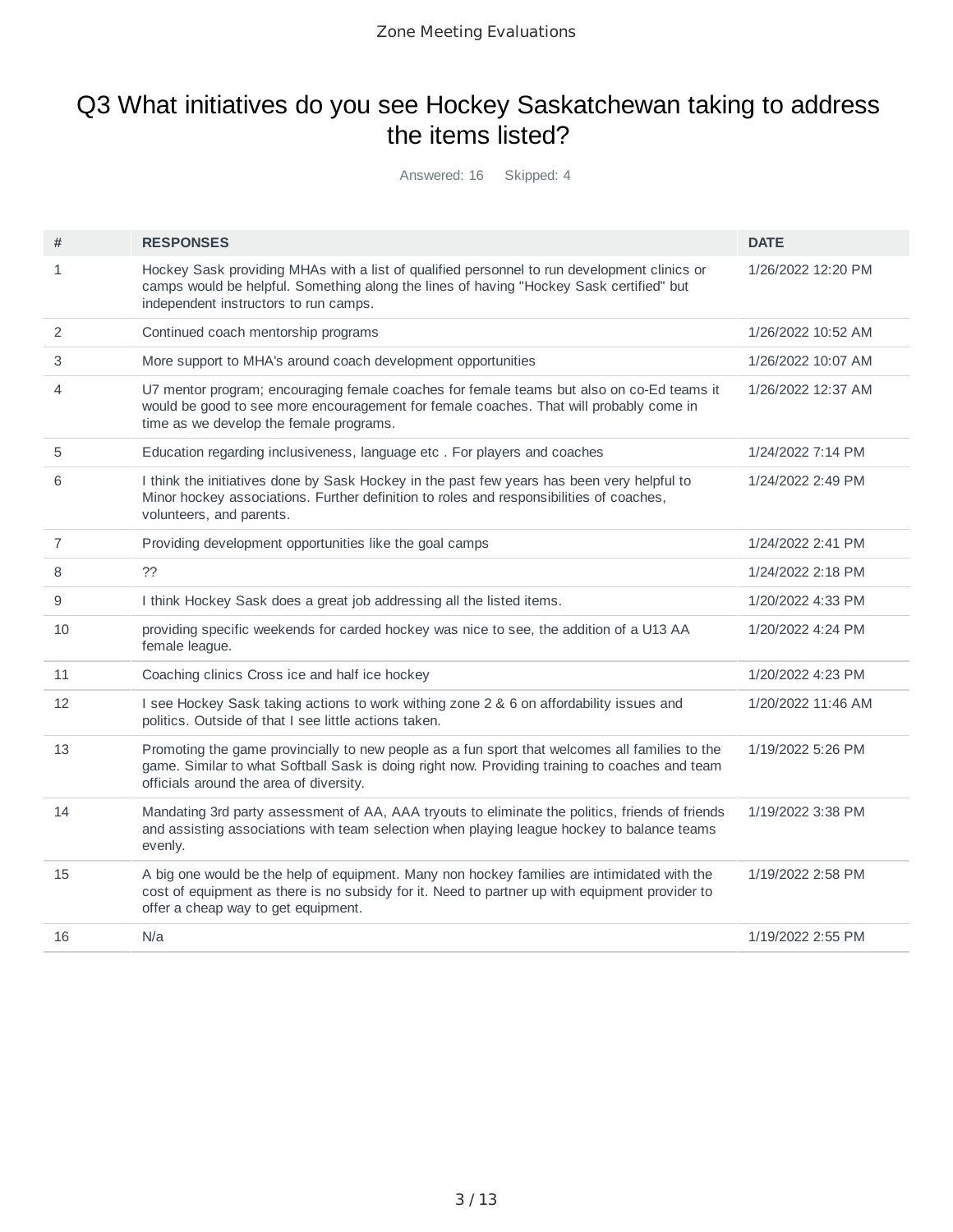### Q4 What initiatives do you see your MHA taking to address the items listed?

Answered: 18 Skipped: 2

| #            | <b>RESPONSES</b>                                                                                                                                                                                                                                                                                                                                                                                                                        | <b>DATE</b>        |
|--------------|-----------------------------------------------------------------------------------------------------------------------------------------------------------------------------------------------------------------------------------------------------------------------------------------------------------------------------------------------------------------------------------------------------------------------------------------|--------------------|
| $\mathbf{1}$ | Continue providing camps                                                                                                                                                                                                                                                                                                                                                                                                                | 1/26/2022 12:20 PM |
| 2            | Hiring a coach mentor to work with all coaching                                                                                                                                                                                                                                                                                                                                                                                         | 1/26/2022 10:52 AM |
| 3            | We will continue to work on our Evaluation /tier selection process as well as Coach and Player<br>Development and have had a new committee in place all of this season to improve this in our<br>MHA.                                                                                                                                                                                                                                   | 1/26/2022 10:07 AM |
| 4            | We encourage all players Our coaches work hard to build basic skills while still having fun Our<br>neighbouring MHA -Glaslyn organized a power skate program in dec/January. Our coaches<br>have been great- if you are attending practice with a positive attitude and are willing to work,<br>you'll get your playing time (u11). In u9, everyone gets playing time, feedback and equal time<br>in the game.                          | 1/26/2022 12:37 AM |
| 5            | How to make hockey affordable for families Diverse volunteer group.                                                                                                                                                                                                                                                                                                                                                                     | 1/24/2022 7:14 PM  |
| 6            | CMHA has always had player equity at the forefront. Our teams are not the best in the league<br>but all our players are given the opportunity to learn, grow, and be part of a team.                                                                                                                                                                                                                                                    | 1/24/2022 2:52 PM  |
| 7            | None of the key items come as a surprise, these are items we have identified in the past few<br>years and are currently trying to find solutions to. Having good board members with good<br>communication has helped. Having a set of bylaws and policies to follow.                                                                                                                                                                    | 1/24/2022 2:49 PM  |
| 8            | We have recently had discussions with coaches regarding a positive environment; coaches to<br>use positive, constructive criticism. In a small community it is difficult to recruit coaches.                                                                                                                                                                                                                                            | 1/24/2022 2:41 PM  |
| 9            | ??                                                                                                                                                                                                                                                                                                                                                                                                                                      | 1/24/2022 2:18 PM  |
| 10           | We have become more tech friendly for all the parents and members, team chats,<br>accessibility.                                                                                                                                                                                                                                                                                                                                        | 1/20/2022 4:33 PM  |
| 11           | having a learn to play hockey camp in the spring for kids who are on the fence about playing<br>and providing them an opportunity to try hockey in a non-competitive atmosphere.                                                                                                                                                                                                                                                        | 1/20/2022 4:24 PM  |
| 12           | Fundraising to lower fees Mentoring coaches                                                                                                                                                                                                                                                                                                                                                                                             | 1/20/2022 4:23 PM  |
| 13           | Possibly put out our own survey with general questions in the areas described if results are not<br>available to be broken down from Praxis. There is a chance that Major Hockey League would<br>be able to do something for our MHA's in our league.                                                                                                                                                                                   | 1/20/2022 11:46 AM |
| 14           | Continuing a strong push on coach mentorship and skills development so kids can get better<br>at the game and want to stay in it longer; Reviewing tryout processes and looking for ways to<br>be more transparent and open. Strong emphasis that the adults in the game need to behave<br>better and remember it is just kids playing a game. Doing what we can to keep registration<br>fees to a minimum in an expensive environment. | 1/19/2022 5:26 PM  |
| 15           | More shared ice practices                                                                                                                                                                                                                                                                                                                                                                                                               | 1/19/2022 3:58 PM  |
| 16           | Coach training and recertification frequency, coach practice evaluations, develop skill<br>enhancement sessions for players                                                                                                                                                                                                                                                                                                             | 1/19/2022 3:38 PM  |
| 17           | We are going to host an intro to hockey day for all non hockey families. As long as they can<br>supply skates and helmets, we are going to supply the sticks and give them a feel for the<br>game. Also have them experience the rink atmosphere and a game.                                                                                                                                                                            | 1/19/2022 2:58 PM  |
| 18           | N/A                                                                                                                                                                                                                                                                                                                                                                                                                                     | 1/19/2022 2:55 PM  |
|              |                                                                                                                                                                                                                                                                                                                                                                                                                                         |                    |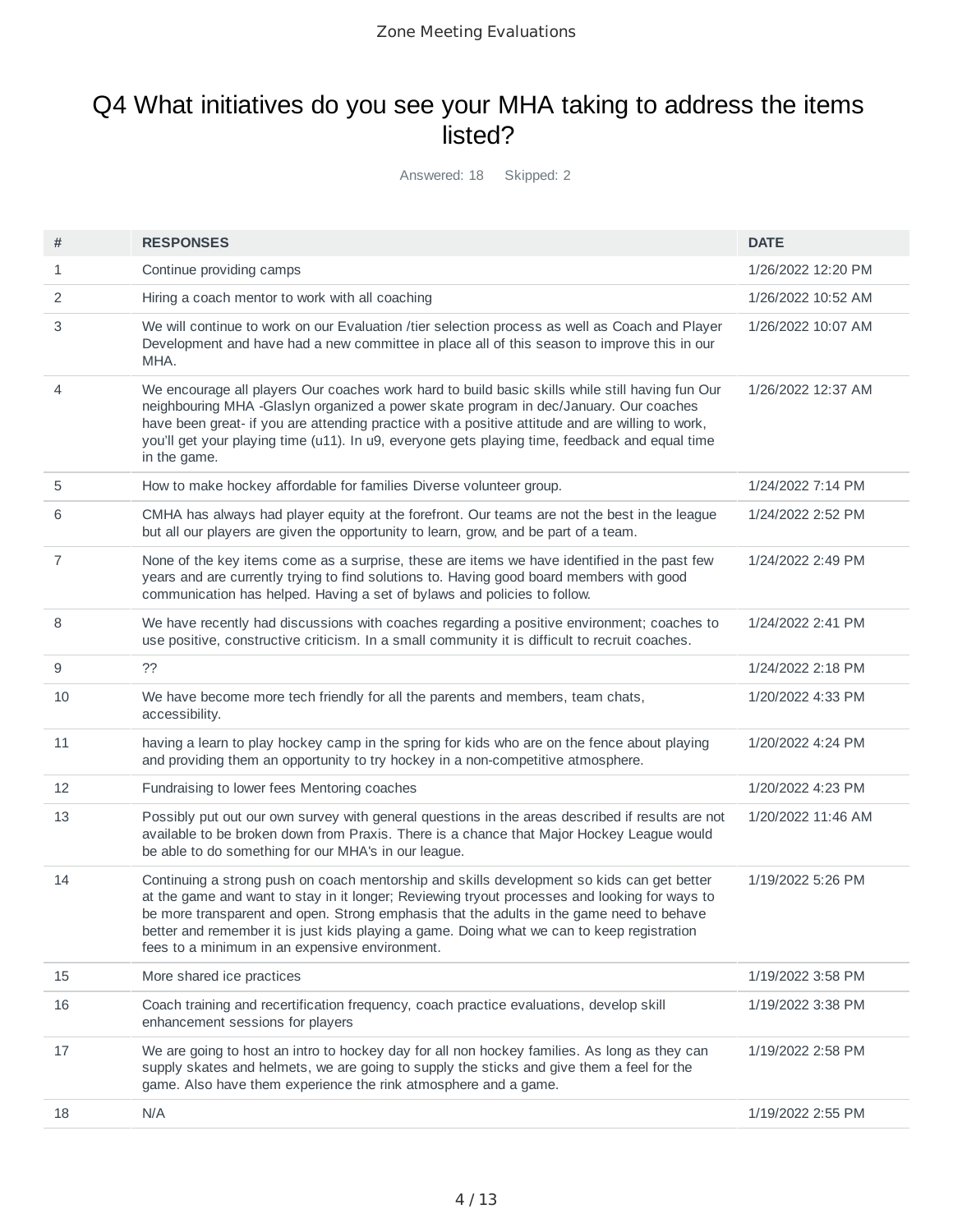## Q5 How can we stop Politics in Hockey?

Answered: 17 Skipped: 3

| #  | <b>RESPONSES</b>                                                                                                                                                                                                                                                                                                                                                                                                                                                                                                                                                                                                                                                                                                                                                                               | <b>DATE</b>        |
|----|------------------------------------------------------------------------------------------------------------------------------------------------------------------------------------------------------------------------------------------------------------------------------------------------------------------------------------------------------------------------------------------------------------------------------------------------------------------------------------------------------------------------------------------------------------------------------------------------------------------------------------------------------------------------------------------------------------------------------------------------------------------------------------------------|--------------------|
| 1  | Million dollar question and extremely difficult. This occurs on many levels.                                                                                                                                                                                                                                                                                                                                                                                                                                                                                                                                                                                                                                                                                                                   | 1/26/2022 12:20 PM |
| 2  | Pick team first then pick coaching staff.                                                                                                                                                                                                                                                                                                                                                                                                                                                                                                                                                                                                                                                                                                                                                      | 1/26/2022 10:52 AM |
| 3  | Shift in culture is the only way and it isn't an easy fix. Transparency is a helpful tool to combat<br>it, if people read and absorb the information shared with them.                                                                                                                                                                                                                                                                                                                                                                                                                                                                                                                                                                                                                         | 1/26/2022 10:07 AM |
| 4  | Have coaches detail their plans for the year at the beginning of the season. What kind of team<br>are we creating? It's important that the coach not place all the emphasis on winning at the cost<br>of limiting weaker players' time on the ice. I know this will change depending on the nature of<br>the game but a kid should be rewarded with playing time for being at practices and giving<br>110% with a positive attitude. Zero tolerance for preferential treatment for being the coaches (<br>manager's, etc) kid                                                                                                                                                                                                                                                                  | 1/26/2022 12:37 AM |
| 5  | Not sure. There's a lot of immaturity and pettiness that comes with hockey.                                                                                                                                                                                                                                                                                                                                                                                                                                                                                                                                                                                                                                                                                                                    | 1/24/2022 7:14 PM  |
| 6  | First of all you need to define Politics in Hockey. Furthermore define hockey politics to each<br>demographic surveyed. Also hockey politics and parent behavior are essentially linked.<br>Change the culture, specifically the acceptable behavior. Leadership has to start from the top.                                                                                                                                                                                                                                                                                                                                                                                                                                                                                                    | 1/24/2022 2:49 PM  |
| 7  |                                                                                                                                                                                                                                                                                                                                                                                                                                                                                                                                                                                                                                                                                                                                                                                                | 1/24/2022 2:41 PM  |
| 8  | Do not like that word. "Politics" gets missued. A lot of the time it is a coach opiniion in<br>selecting a team. Some like strawberry ice cream, some like vanilla                                                                                                                                                                                                                                                                                                                                                                                                                                                                                                                                                                                                                             | 1/24/2022 2:18 PM  |
| 9  | Stop hockey. as long as there are evaluations and try outs, you are going to have politics. Its<br>been a problem since the first teams were picked. Non-parent coaches, outside or standard<br>evaluations would be a start, but two guys are going to see the same player very differently.<br>For instance, if I am starting a franchise Connor McDavid is NOT my first selection.<br>Something is missing. X factor. Compete. Leadership. Crosby makes superstars out of<br>ordinary players. McDavid doesnt have that. Crosby and McKinnon are the hardest working,<br>most dedicated players in the sport. McDavid is the most skilled. Meanwhile coaches stay<br>loyal to the families that played with them in spring hockey etc. You covet what you know.<br>Politics are inevitable. | 1/20/2022 4:33 PM  |
| 10 | quit letting parents in the rinks! I think the people that are selecting tiered teams and<br>competitive teams should have not be allowed to have a player on the team being selected. Or<br>at least have someone from outside the team there to provide input. In the bigger centers I<br>have seen it where a kid that has no business being on a spring team or tiered team has been<br>selected because of their families being friends. Maybe provide a tiered league for younger age<br>groups for smaller towns, maybe you can basically have a league for carded teams, but you<br>have to play for your zone and there is tryouts every year?                                                                                                                                        | 1/20/2022 4:24 PM  |
| 11 | Have half of the evaluation team from a 3rd party when selecting teams.                                                                                                                                                                                                                                                                                                                                                                                                                                                                                                                                                                                                                                                                                                                        | 1/20/2022 4:23 PM  |
| 12 | You can't, sorry.                                                                                                                                                                                                                                                                                                                                                                                                                                                                                                                                                                                                                                                                                                                                                                              | 1/20/2022 11:46 AM |
| 13 | More openness and transparancy in advance of how tryouts will be conducted. More outlets for<br>parents to ask questions and get answers.                                                                                                                                                                                                                                                                                                                                                                                                                                                                                                                                                                                                                                                      | 1/19/2022 5:26 PM  |
| 14 | Take away the power to make decisions at a local level on next level opportunities for players<br>(ie AA, AAA). Level the playing field for those not in the coaches or managers "circle of<br>friends". Review policies that force females must be only in the female stream to be given AA<br>or AAA affiliate opportunities as this is discriminatory to those who choose not to play at a<br>less competitive female A level vs male A level in remote communities.                                                                                                                                                                                                                                                                                                                        | 1/19/2022 3:38 PM  |
| 15 | Such a heavy amount of importance put on "league" games and standings at the even the U11<br>level seems to create headaches for the volunteers. Especially for coaches who want to focus<br>on fun and skill development.                                                                                                                                                                                                                                                                                                                                                                                                                                                                                                                                                                     | 1/19/2022 3:05 PM  |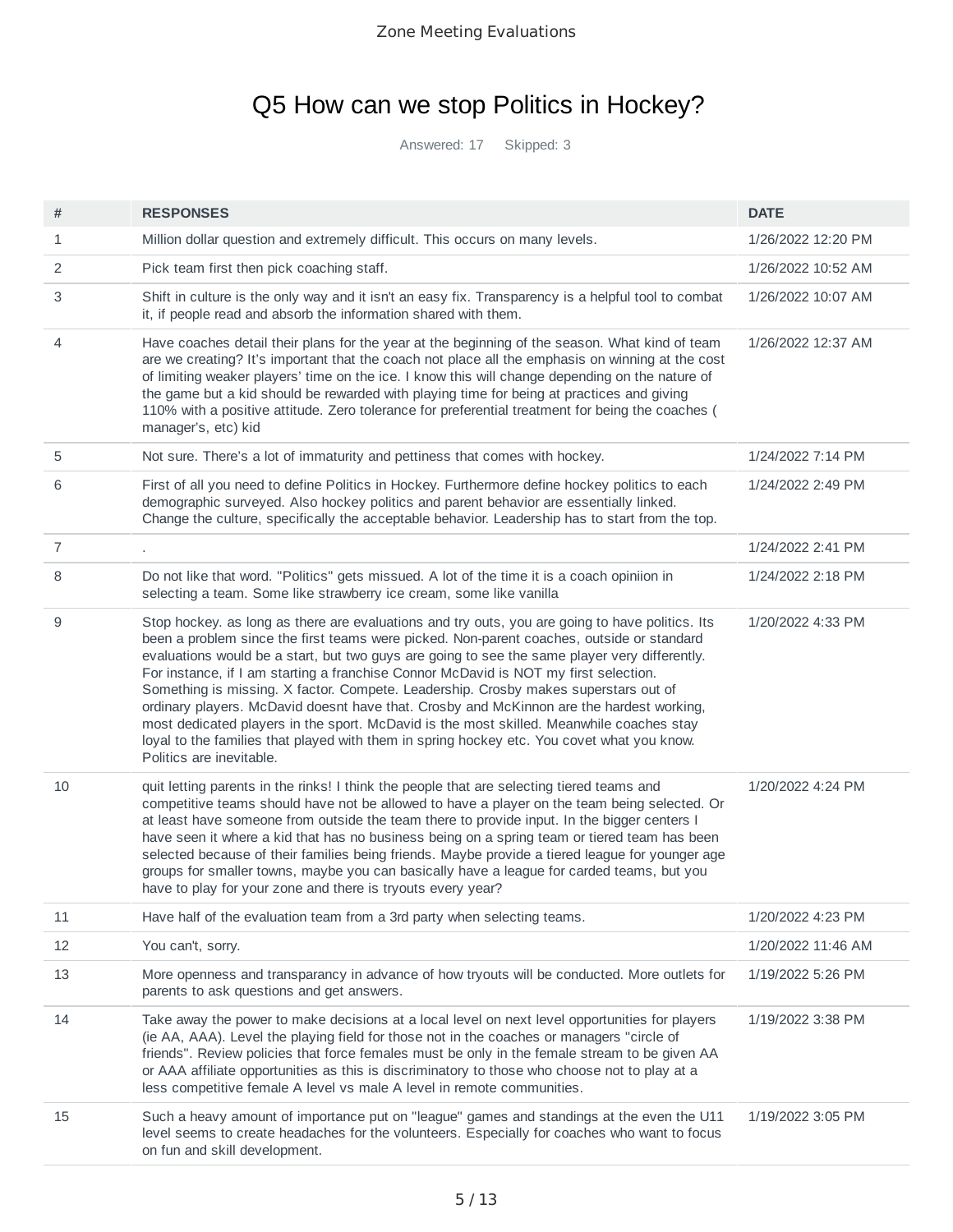| 16 | It will be difficult to stop. As with the real world, it's unfortunately who you know, not<br>necessarily your skill. Here we require all "picked teams" to have a try out no matter what. That<br>way every player who wants to participate gets the chance to be on the ice. That includes<br>everything from U9 carded to U18 provincials | 1/19/2022 2:58 PM |
|----|----------------------------------------------------------------------------------------------------------------------------------------------------------------------------------------------------------------------------------------------------------------------------------------------------------------------------------------------|-------------------|
|    | This seems to be a larger centre issue as well. One item however for tiered teams or AA and<br>above to not allow parents to coach. Also, have people not associated with the team to<br>evaluate players this taking out subjectivity and politics.                                                                                         | 1/19/2022 2:55 PM |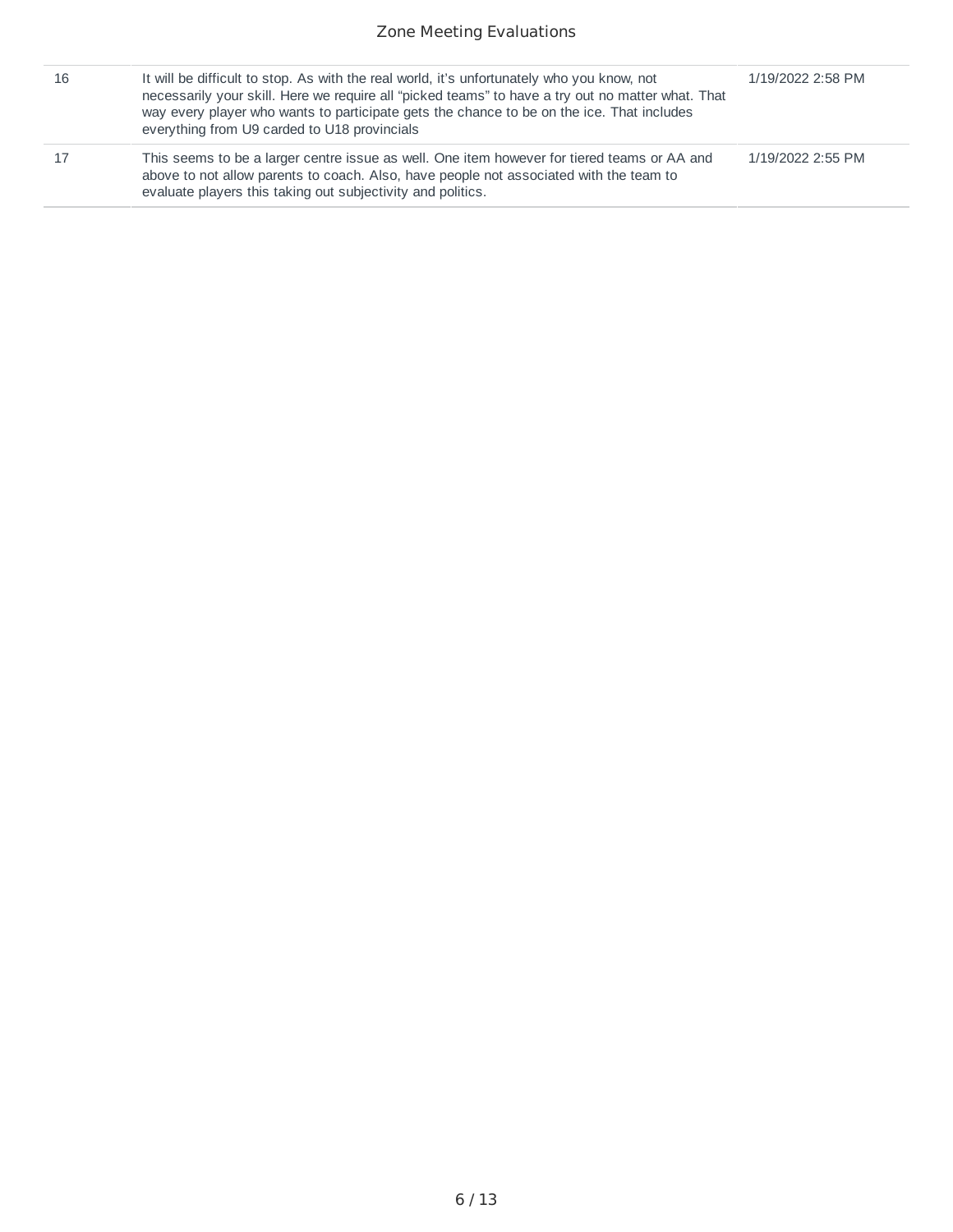### Q6 As an MHA how do all of us share in educating coaches on the importance of skill, development, fun and retaining players in the game?

Answered: 16 Skipped: 4

| #              | <b>RESPONSES</b>                                                                                                                                                                                                                                                                                                                                                                                                                                                                                     | <b>DATE</b>        |
|----------------|------------------------------------------------------------------------------------------------------------------------------------------------------------------------------------------------------------------------------------------------------------------------------------------------------------------------------------------------------------------------------------------------------------------------------------------------------------------------------------------------------|--------------------|
| 1              | We have to continue to encourage coaches from the U7 level that these are all important<br>lessons. Emphasize even play and line matching based on skill levels to provide opportunity<br>for players to be successful.                                                                                                                                                                                                                                                                              | 1/26/2022 12:20 PM |
| 2              | Coach mentorship program                                                                                                                                                                                                                                                                                                                                                                                                                                                                             | 1/26/2022 10:52 AM |
| 3              | MHA's need to be sure to support the coaches and keep the communication open between<br>MHA's and coach staff - Choose coaches that have proven they have these qualities and<br>encourage and educate more people with these qualities to step up and coach. Welcoming<br>atmosphere for coaches is just as important as players feeling welcome. By supporting the<br>new coaches with the tools they need to develop themselves as well as players-hopefully they<br>all stay in the game!        | 1/26/2022 10:07 AM |
| 4              | Teach coaches during coaching sessions HOW to teach basic skills. How to teach kids the<br>progression of skills. Why it is important to teach in a progression of skills. Many coaches<br>know a lot about the game of hockey but have a hard time breaking down skills to a teachable<br>level suitable for the age they are coaching Maybe ongoing training on ice sessions to teach<br>different aspects of edges, crossovers, stick handling etc                                                | 1/26/2022 12:37 AM |
| 5              | We've tried to introduce a coach collaboration or learning initiative where our coaches can talk<br>to each other, realize they can continual learn as a coach. It falls through the cracks as the<br>season goes in and everyone gets busy. I think it's important but an easy thing for volunteer<br>coaches and MHA to lose site of as the season goes on.                                                                                                                                        | 1/24/2022 7:14 PM  |
| 6              | DEFINE "GOOD" coaching. Sask hockey with input from all members needs to define good<br>coaching and the core values associated within such as the ones noted above.                                                                                                                                                                                                                                                                                                                                 | 1/24/2022 2:49 PM  |
| $\overline{7}$ | We hold coach/manager meetings to provide support to each other. The U7 mentor program<br>seems to be helpful.                                                                                                                                                                                                                                                                                                                                                                                       | 1/24/2022 2:41 PM  |
| 8              | Overemphasize the importance. Missions tatements for coaches should be mandatory.<br>Coaches meetings at least once a year to reiterate the goals and review the mission<br>statement.                                                                                                                                                                                                                                                                                                               | 1/20/2022 4:33 PM  |
| 9              | One way is to ask coaches what they remember most or liked best about the game growing<br>up. 90% will tell you the best part was spending time with friends and likely many of them still<br>participate in some form of hockey with some of those same friends. That might help shift the<br>focus from winning all of the time to developing skills and having fun and keeping players in<br>the game longer and maintaining friendships with teammates. If kids have fun they will come<br>back. | 1/20/2022 4:24 PM  |
| 10             | Past knowledge / coach mentorship. Get in 3rd party power sharing abs goalie clinics                                                                                                                                                                                                                                                                                                                                                                                                                 | 1/20/2022 4:23 PM  |
| 11             | Possibly mandatory seminars once a month during the season.                                                                                                                                                                                                                                                                                                                                                                                                                                          | 1/20/2022 11:46 AM |
| 12             | This has to be a top down approach to minor hockey - keep emphasisizing skill development is<br>what will retain kids. Should not be any stats or league standings kept anywhere until U13.                                                                                                                                                                                                                                                                                                          | 1/19/2022 5:26 PM  |
| 13             | The CRMH association hosted the Adam Herold leadership camp this fall with a follow-up in<br>the spring. This is by far the best display of excellence in coaching our association has seen<br>and been involved in. If we could all aspire to that level of engagement at all of the age groups<br>there would be no question of retaining players, skill development, having fun.                                                                                                                  | 1/19/2022 3:38 PM  |
| 14             | Follow the guidelines from Hockey Saskatchewan/Canada. Investigate ways to develop our<br>local coaches.                                                                                                                                                                                                                                                                                                                                                                                             | 1/19/2022 3:05 PM  |
| 15             | That is a hurdle that we are trying to overcome. We are promoting all resources to coaches                                                                                                                                                                                                                                                                                                                                                                                                           | 1/19/2022 2:58 PM  |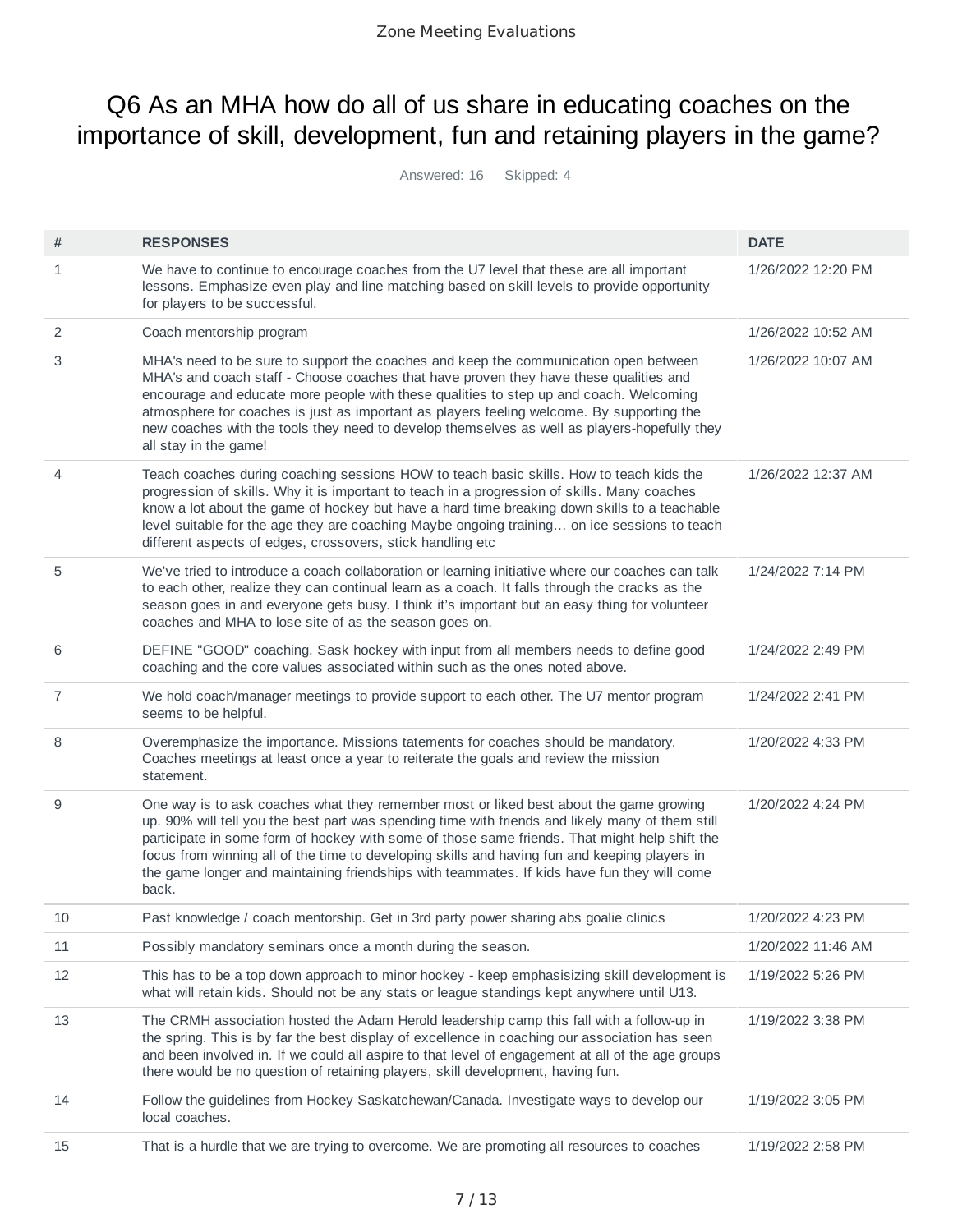#### Zone Meeting Evaluations

|    | whether it be training, hockey Canada app, or any other coaching source. Our MHA covers all<br>costs of our coaches trying to better them selves. The better our coaches, the better our<br>teams, which means our players are developing. That will help retain players                      |                   |
|----|-----------------------------------------------------------------------------------------------------------------------------------------------------------------------------------------------------------------------------------------------------------------------------------------------|-------------------|
| 16 | For the younger age groups and newer coaches have preplanned practice plans sent to them<br>from hockey sask for the season to show progression and skill development etc. Access to<br>drill hub isn't enough as there are too many choices and no area on how to build a plan or<br>season. | 1/19/2022 2:55 PM |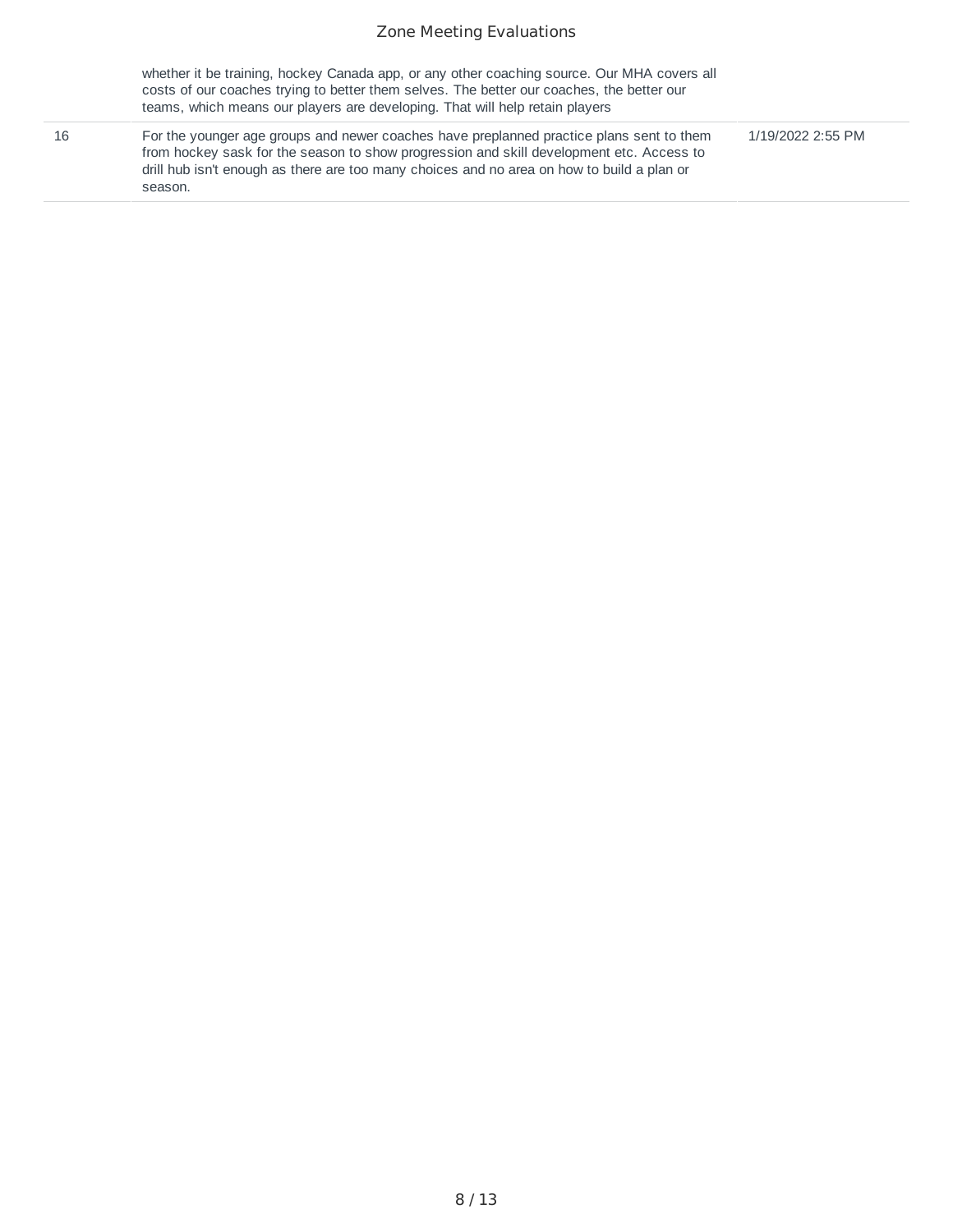# Q7 Full name (first / last)?

Answered: 20 Skipped: 0

| #  | <b>RESPONSES</b>                                             | <b>DATE</b>        |
|----|--------------------------------------------------------------|--------------------|
| 1  | John Lay                                                     | 1/26/2022 12:20 PM |
| 2  | Sheryl Halarewich                                            | 1/26/2022 10:52 AM |
| 3  | RIC - Greg Happ & Assignor - Kenda Kittelson / Terri Stadnek | 1/26/2022 10:07 AM |
| 4  | Casey Davies (Glaslyn Minor Hockey)                          | 1/26/2022 12:37 AM |
| 5  | N/A                                                          | 1/24/2022 7:14 PM  |
| 6  | There are many people who in are in charge of getting refs.  | 1/24/2022 2:52 PM  |
| 7  | Currently dont have one, can update in spring after election | 1/24/2022 2:49 PM  |
| 8  | Dan Kattler                                                  | 1/24/2022 2:41 PM  |
| 9  | Larry Wees                                                   | 1/24/2022 2:18 PM  |
| 10 | Lane Klassen                                                 | 1/21/2022 9:53 AM  |
| 11 | <b>Scott Gilbert</b>                                         | 1/20/2022 4:33 PM  |
| 12 | Kim Sobkowicz                                                | 1/20/2022 4:24 PM  |
| 13 | Kent Sentson                                                 | 1/20/2022 4:23 PM  |
| 14 | Jordon Ruf                                                   | 1/20/2022 11:46 AM |
| 15 | Clint Joyes                                                  | 1/19/2022 5:26 PM  |
| 16 | Ken Person                                                   | 1/19/2022 3:58 PM  |
| 17 | Barbara Bryden                                               | 1/19/2022 3:38 PM  |
| 18 | <b>Tyler MacMurchy</b>                                       | 1/19/2022 3:05 PM  |
| 19 | <b>Stacy Perkins</b>                                         | 1/19/2022 2:58 PM  |
| 20 | Shantel Copeland                                             | 1/19/2022 2:55 PM  |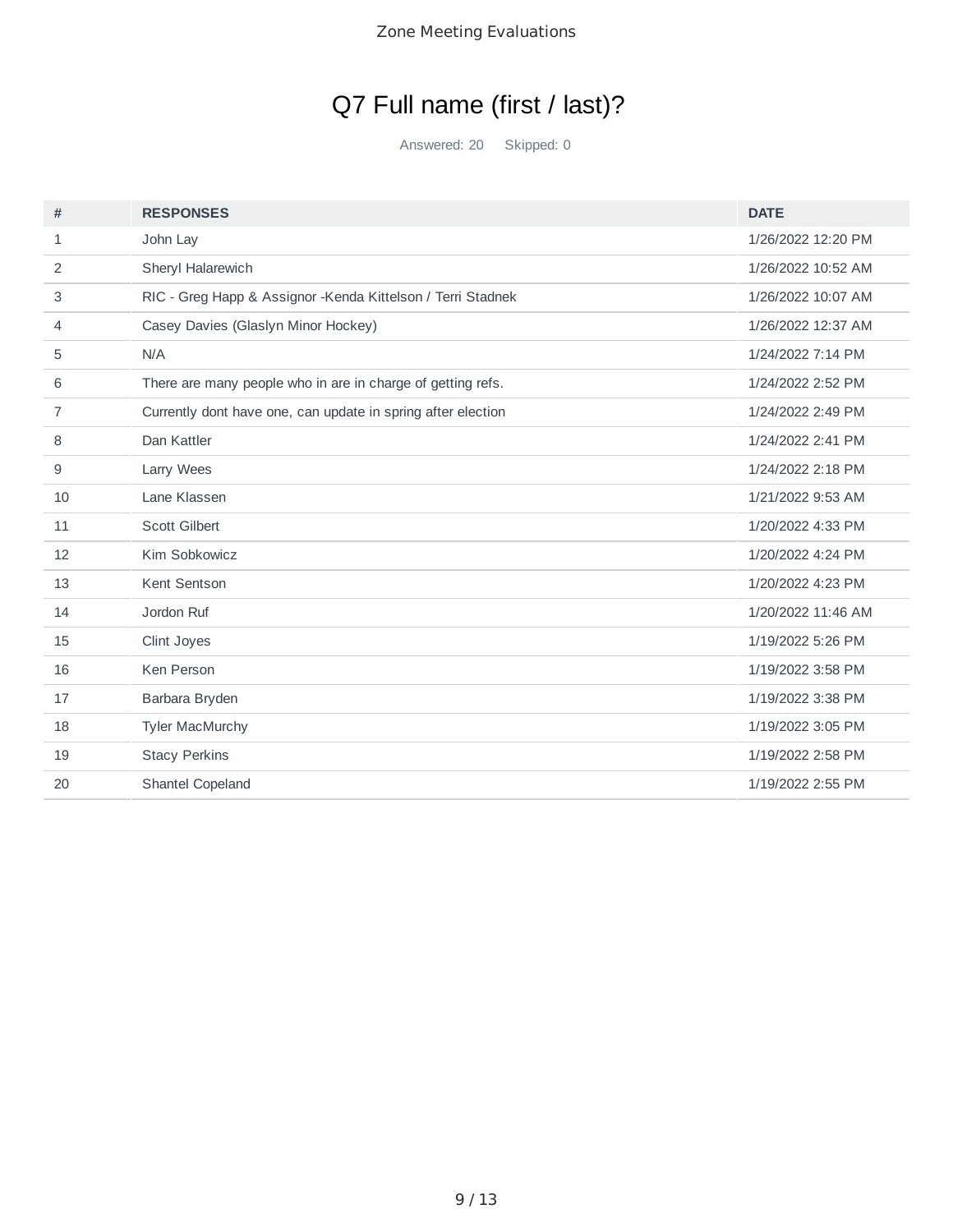## Q8 Email?

Answered: 18 Skipped: 2

| #  | <b>RESPONSES</b>                                     | <b>DATE</b>        |
|----|------------------------------------------------------|--------------------|
| 1  | john.lay@sasktel.net                                 | 1/26/2022 12:20 PM |
| 2  | Halarewich72@gmail.com                               | 1/26/2022 10:52 AM |
| 3  | wmharic@sasktel.net & wmha2020@weyburnminorhockey.ca | 1/26/2022 10:07 AM |
| 4  | caseypeden@hotmail.com                               | 1/26/2022 12:37 AM |
| 5  | N/A                                                  | 1/24/2022 7:14 PM  |
| 6  | joseepie@hotmail.com                                 | 1/24/2022 2:52 PM  |
| 7  | assign@hockeyregina.ca                               | 1/24/2022 2:18 PM  |
| 8  | referee@lashburnminorhockey.com                      | 1/21/2022 9:53 AM  |
| 9  | gilbertagencies@sasktel.net                          | 1/20/2022 4:33 PM  |
| 10 | kim.sobkowicz@sunwestsd.ca                           | 1/20/2022 4:24 PM  |
| 11 | tmstenson@gmail.com                                  | 1/20/2022 4:23 PM  |
| 12 | j ruf@hotmail.com                                    | 1/20/2022 11:46 AM |
| 13 | clintonjoyes@yahoo.com                               | 1/19/2022 5:26 PM  |
| 14 | personsaggrow@sasktel.net                            | 1/19/2022 3:58 PM  |
| 15 | barbara.bryden@bunge.com                             | 1/19/2022 3:38 PM  |
| 16 | tyler_macmurchy@hotmail.com                          | 1/19/2022 3:05 PM  |
| 17 | lisastacyp@gmail.com                                 | 1/19/2022 2:58 PM  |
| 18 | shancopeland4@gmail.com                              | 1/19/2022 2:55 PM  |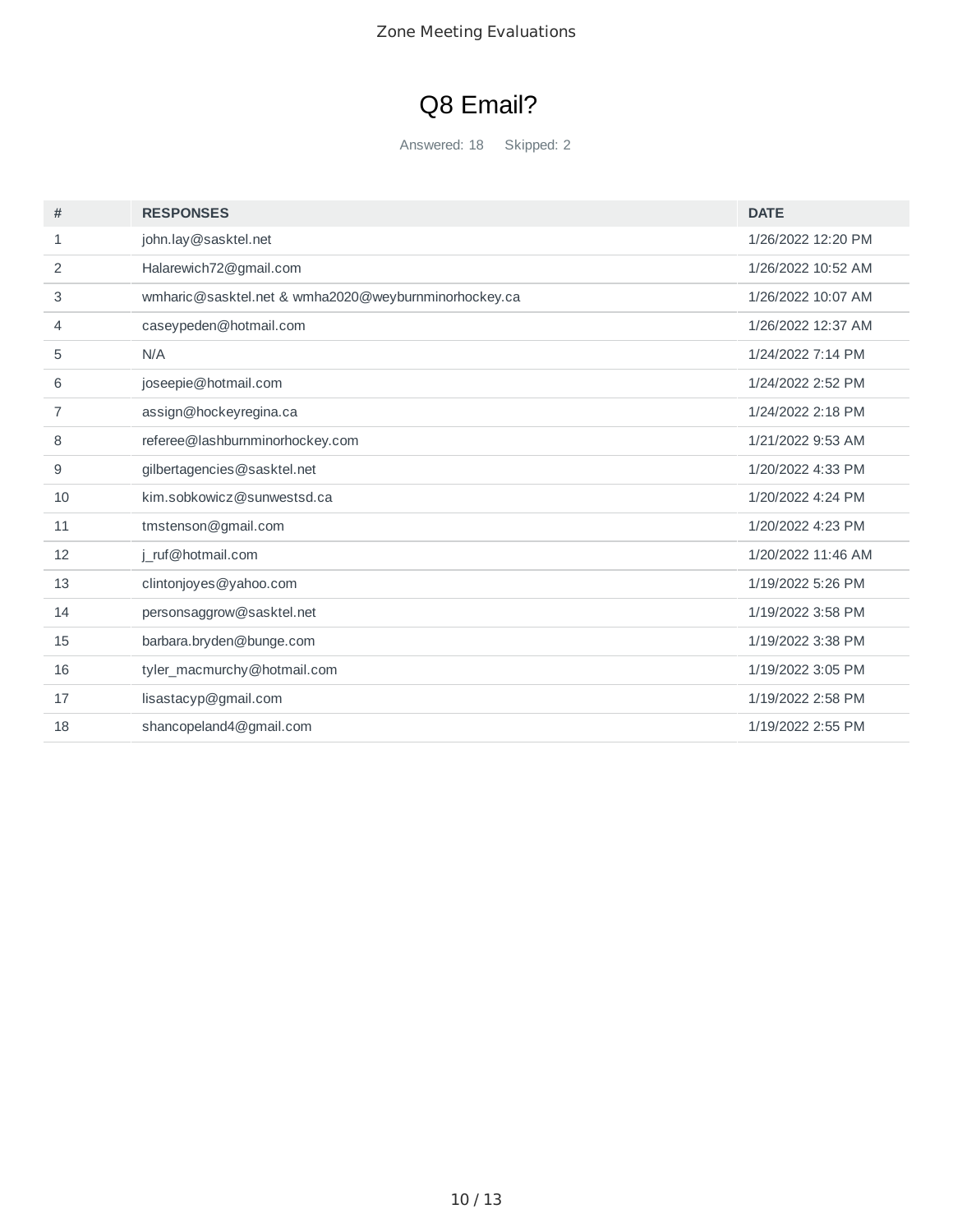# Q9 Cell Phone #?

Answered: 17 Skipped: 3

| #  | <b>RESPONSES</b>                     | <b>DATE</b>        |
|----|--------------------------------------|--------------------|
| 1  | 306.421.1331                         | 1/26/2022 12:20 PM |
| 2  | 306-730-9668                         | 1/26/2022 10:52 AM |
| 3  | 306-861-9391 Greg 306-861-2173 Terri | 1/26/2022 10:07 AM |
| 4  | N/A                                  | 1/24/2022 7:14 PM  |
| 5  | 13062279450                          | 1/24/2022 2:52 PM  |
| 6  | 306-695-7867                         | 1/24/2022 2:41 PM  |
| 7  | 1 (780) 870-2084                     | 1/21/2022 9:53 AM  |
| 8  | 306-228-7155                         | 1/20/2022 4:33 PM  |
| 9  | 306-867-7744                         | 1/20/2022 4:24 PM  |
| 10 | +1 (306) 672-7059                    | 1/20/2022 4:23 PM  |
| 11 | 306-621-9125                         | 1/20/2022 11:46 AM |
| 12 | 306-203-2458                         | 1/19/2022 5:26 PM  |
| 13 | 306-747-7407                         | 1/19/2022 3:58 PM  |
| 14 | 3067697263                           | 1/19/2022 3:38 PM  |
| 15 | 306-746-8079                         | 1/19/2022 3:05 PM  |
| 16 | 306-617-9217                         | 1/19/2022 2:58 PM  |
| 17 | 3064711042                           | 1/19/2022 2:55 PM  |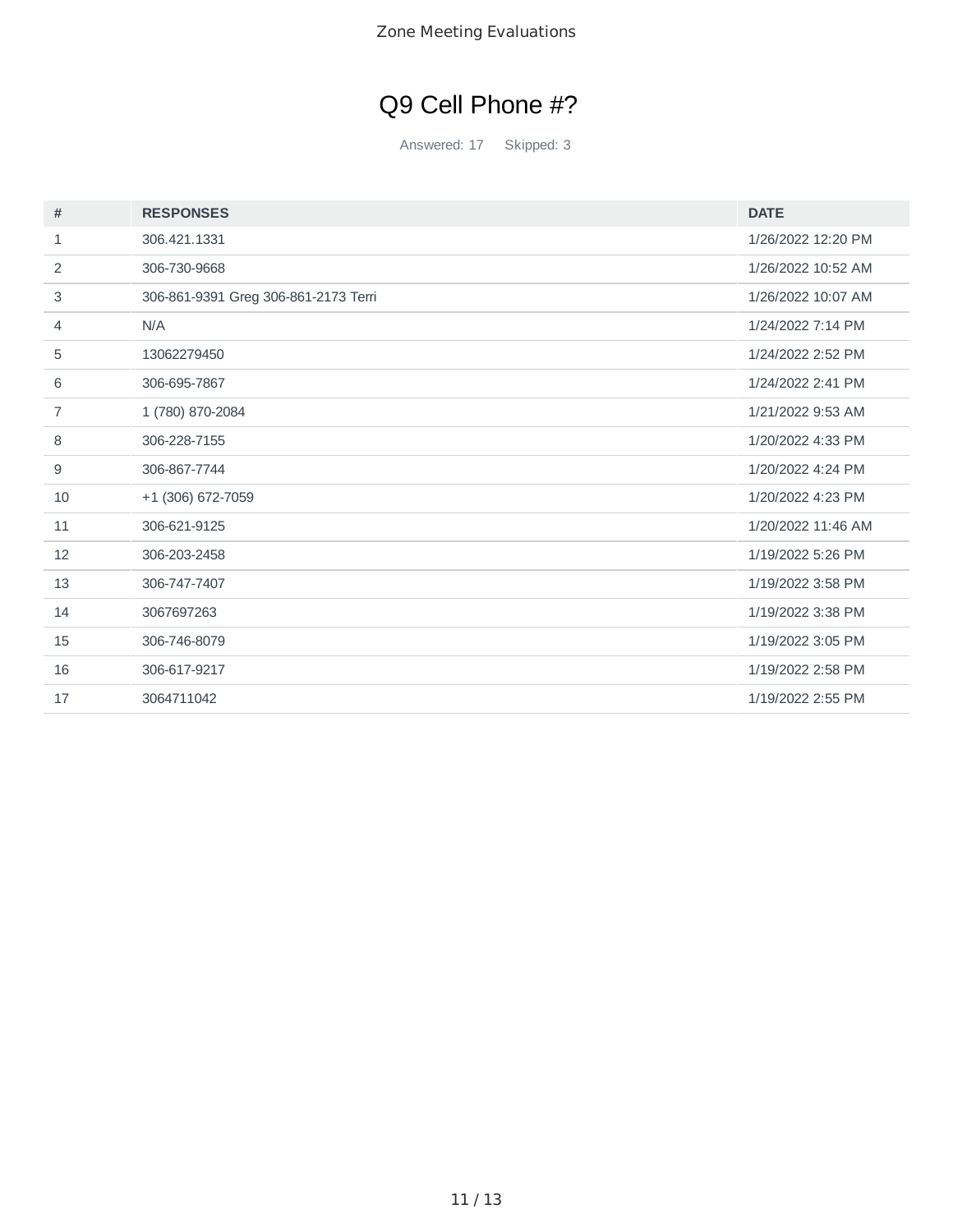Q10 U9/U11 Carded HockeyWould your MHA be in favor of moving the carded weekend in January from the third weekend to the second weekend to accommodate Leagues games being played in communities during Hockey Day in Saskatchewan on the Third Weekend of January?



| <b>ANSWER CHOICES</b> | <b>RESPONSES</b> |    |
|-----------------------|------------------|----|
| Yes                   | 95.00%           | 19 |
| <b>No</b>             | 5.00%            |    |
| Total Respondents: 20 |                  |    |

| #              | <b>COMMENTS</b>                                                                                                                                                                                                                                                                                                                                                                                                                                                                                                                                                                                                                                                                                                               | <b>DATE</b>       |
|----------------|-------------------------------------------------------------------------------------------------------------------------------------------------------------------------------------------------------------------------------------------------------------------------------------------------------------------------------------------------------------------------------------------------------------------------------------------------------------------------------------------------------------------------------------------------------------------------------------------------------------------------------------------------------------------------------------------------------------------------------|-------------------|
|                | Change doesn't matter much.                                                                                                                                                                                                                                                                                                                                                                                                                                                                                                                                                                                                                                                                                                   | 1/24/2022 7:14 PM |
| $\mathcal{P}$  | If grass roots development is the focus, then your actions should follow. By not allowing<br>LOCAL minor hockey teams to play league games on that day seems contradictory to your<br>grassroots message.                                                                                                                                                                                                                                                                                                                                                                                                                                                                                                                     | 1/24/2022 2:49 PM |
| 3              | Leave it 3rd weekend. It coincides with our big U11A tournament                                                                                                                                                                                                                                                                                                                                                                                                                                                                                                                                                                                                                                                               | 1/24/2022 2:18 PM |
| $\overline{4}$ | No issues, as long as there is weekends blocked off I can't see there being an issue                                                                                                                                                                                                                                                                                                                                                                                                                                                                                                                                                                                                                                          | 1/20/2022 4:24 PM |
| 5              | I believe it would be more favorable to allow U9 / U11 teams without carded players to play on<br>these weekends. I think we can all understand if there is a carded player on a team that team<br>can not play without them. But why do we stop all other kids from playing who are not on<br>carded teams. This puts a huge burden on associations to find ice outside of these weekends.<br>Leaves arenas in many communities idle when ice is available and ultimately limits playing<br>opportunities for kids who are not on a U9 / U11 team as leagues will intentionally shorten<br>seasons given the inability to play on these weekends. There has to be a more reasonable<br>compromise versus complete black-out. | 1/19/2022 3:38 PM |